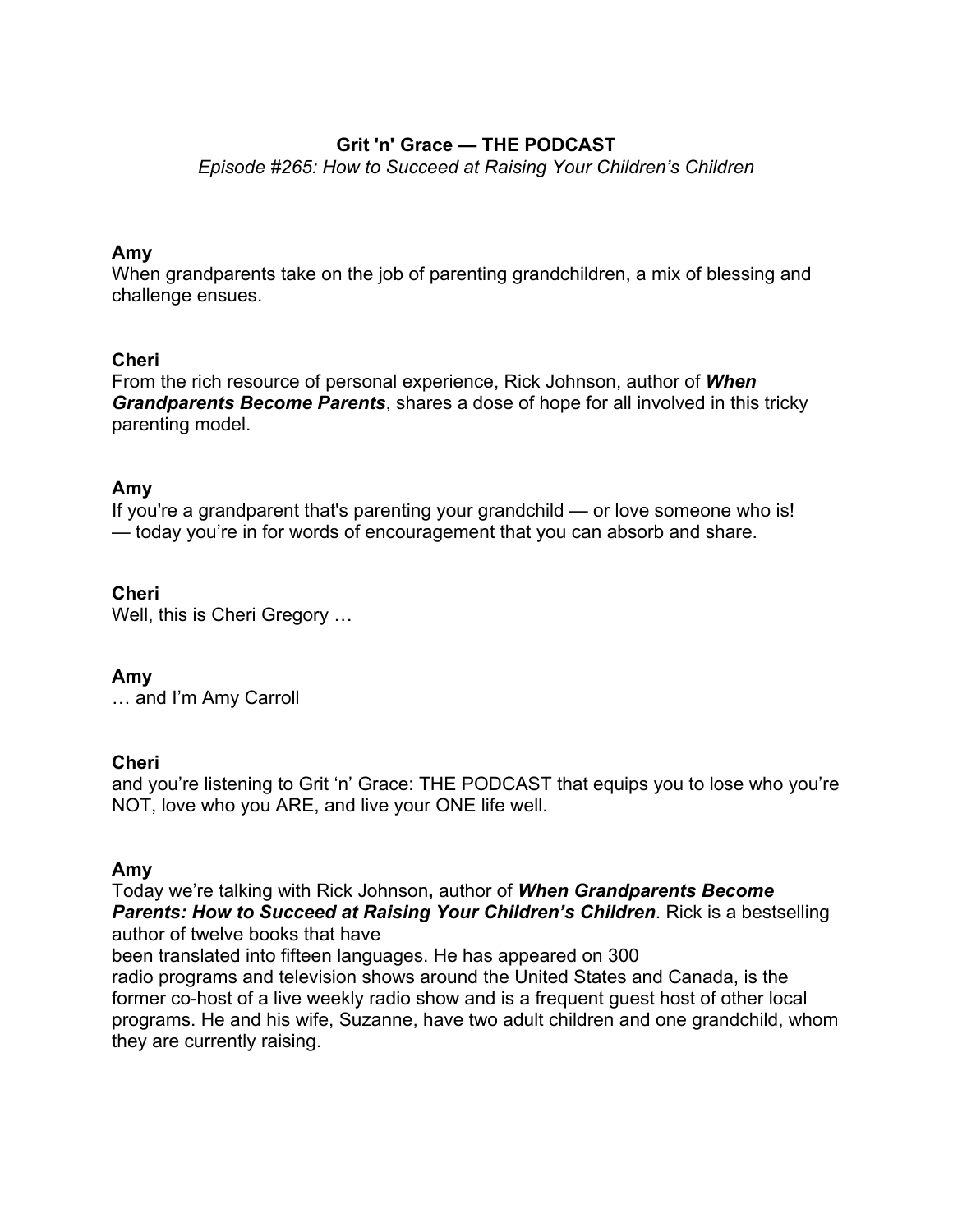### **Cheri**

There's a quiet epidemic in our culture:

#### **Amy**

The fastest-growing type of family unit is grandparents charged with the task of raising their children's children.

#### **Cheri**

Though there are myriad reasons for this—the death of one's adult child, parental drug addiction, abusive living situations, or incarceration, to name a few—the effects tend to be the same:

#### **Amy**

Senior citizens who expected to spend their golden years relaxing or traveling are now seeing their dreams dashed.

#### **Cheri**

Those on limited incomes are feeling the strain and are frightened about their futures.

#### **Amy**

And the mental, spiritual, and physical exhaustion of parenting and disciplining children many decades their junior, exacerbated by a technology gap, is overwhelmingly real.

#### **Cheri**

And yet, through their sacrificial service, these seniors are acting as kinsmanredeemers for their grandchildren …

#### **Amy**

… keeping them out of the foster care system and giving them the best shot possible for a successful life.

### **Cheri**

In *When Grandparents Become Parents*, experienced author Rick Johnson details both the challenges and solutions these heroic seniors face …

**Amy** … offering strategies and resources (including real advice from other grandparents) to deal with major areas of stress …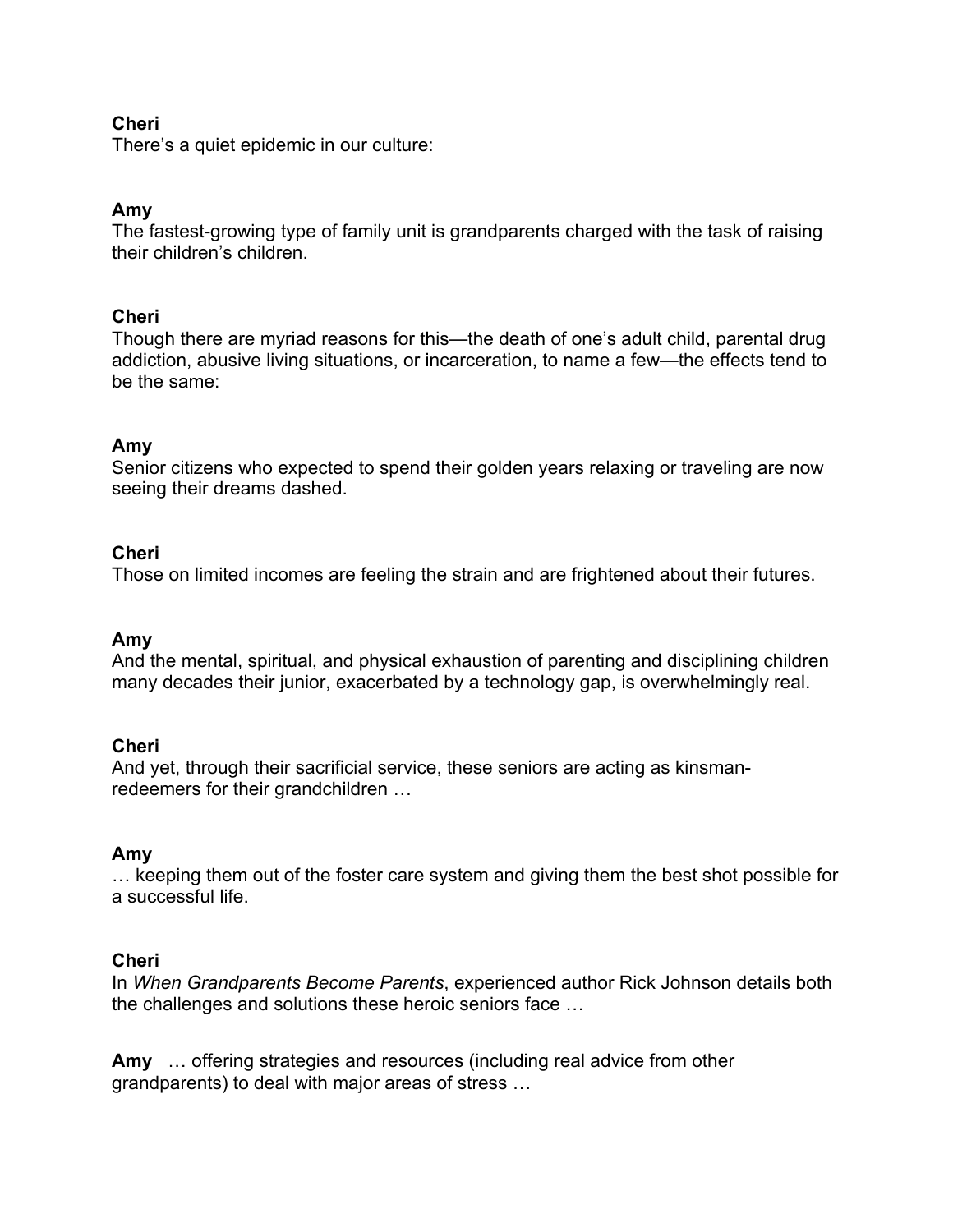#### **Cheri**

… incorporating humor, common sense, and practical advice along the way.

## **Amy Carroll**

Rick, welcome to Grit 'n' Grace!

### **Rick Johnson**

Thank you. I'm really glad to be here. Thanks.

### **Amy Carroll**

Well, we are happy to have you here. You have such an interesting story. And we know that every book has a backstory. So can you share with us what inspired your new book, *When Grandparents Become Parents: How to Succeed at Raising Your Children's Children*?

### **Rick Johnson**

Well, interestingly, about, I don't know, 10-12 years ago, my previous publisher had approached me and said, "Hey, what do you think about doing a book on grandparents raising grandchildren?" And I'm like, "Well, first of all, I'm not a grandparent. Second of all, I'll never raise my grandchildren, right?" The famous saying, never say never, right?

### **Amy Carroll**

Yes.

### **Rick Johnson**

So about six years ago, our son passed away. And they had a little girl. And the wife, unfortunately, was diagnosed with a very dangerous mental illness. This disease, the mental illness that she has, manifests itself by introducing things into the baby, causing it to be sick and be hospitalized. And then apparently the thrill of this mental illness is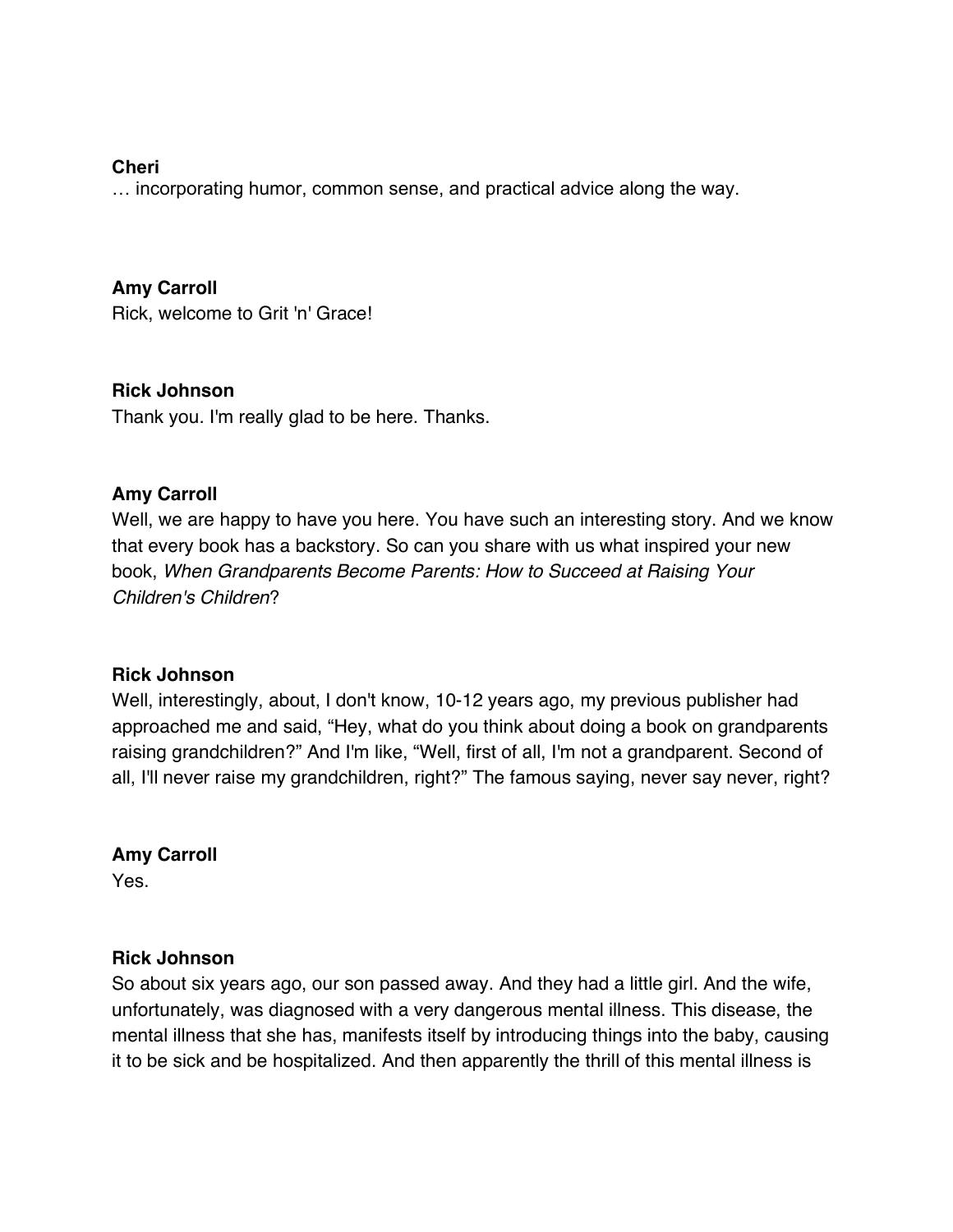one, fooling the medical establishment; and two, she gets these kudos for being this great mom that takes care of the sick baby.

So anyway, this woman had isolated us from the family and the baby, we'd only seen this baby like once or twice. And one day, she posted on Facebook that the baby was going to have to go to John Hopkins and get some surgery or something done because she was allergic to every food group there was. And my wife was like, I know that hospital, I know that view out that window right there. I'm gonna go down there and talk to the social worker. Which, you know, speaks to the FBI-type investigation skills of mothers, right?

So anyway, she went down late at night and talked to the social worker, and she's like, "Yeah, well, I don't know what I can do if anything." But to her credit, she called all the different hospitals around the city, and got this huge folder of medical ... The next day, we got a call from them, saying, you know, you need to come into the hospital, trade off spending the weekend while we introduce all these food groups to her. And of course, she was allergic to nothing.

And so we entered this long process of adopting her through the state. You know, three and a half years of parental visitations, court day. I mean, it was just a nightmare ... as bad as it was for us, I think we probably were treated as well, or better than most people because of my background of writing all these parenting books and my wife's background of having worked for special needs kids for 20 years in the public schools.

Finally, we were actually able to get the adoption through and she's great now. I mean, she's almost 10 years old, she's a straight A student, and wonderful, healthy.

### **Amy Carroll**

Rick, I just want to, you know, acknowledge just a few things in there. First of all, I'm so sorry for the loss of your son. And there was a lot of pain embedded in that little synopsis that you gave us on your end, but it also gives us a glimpse into the pain that probably other grandparents have suffered through. So thank you for giving us you know, a nutshell. But I just want to pause to acknowledge that.

### **Rick Johnson**

Thank you for that. I would agree with your point. Whether your child dies or is on drugs or is in prison or just leaves, you know, there's a grief process there for every parent,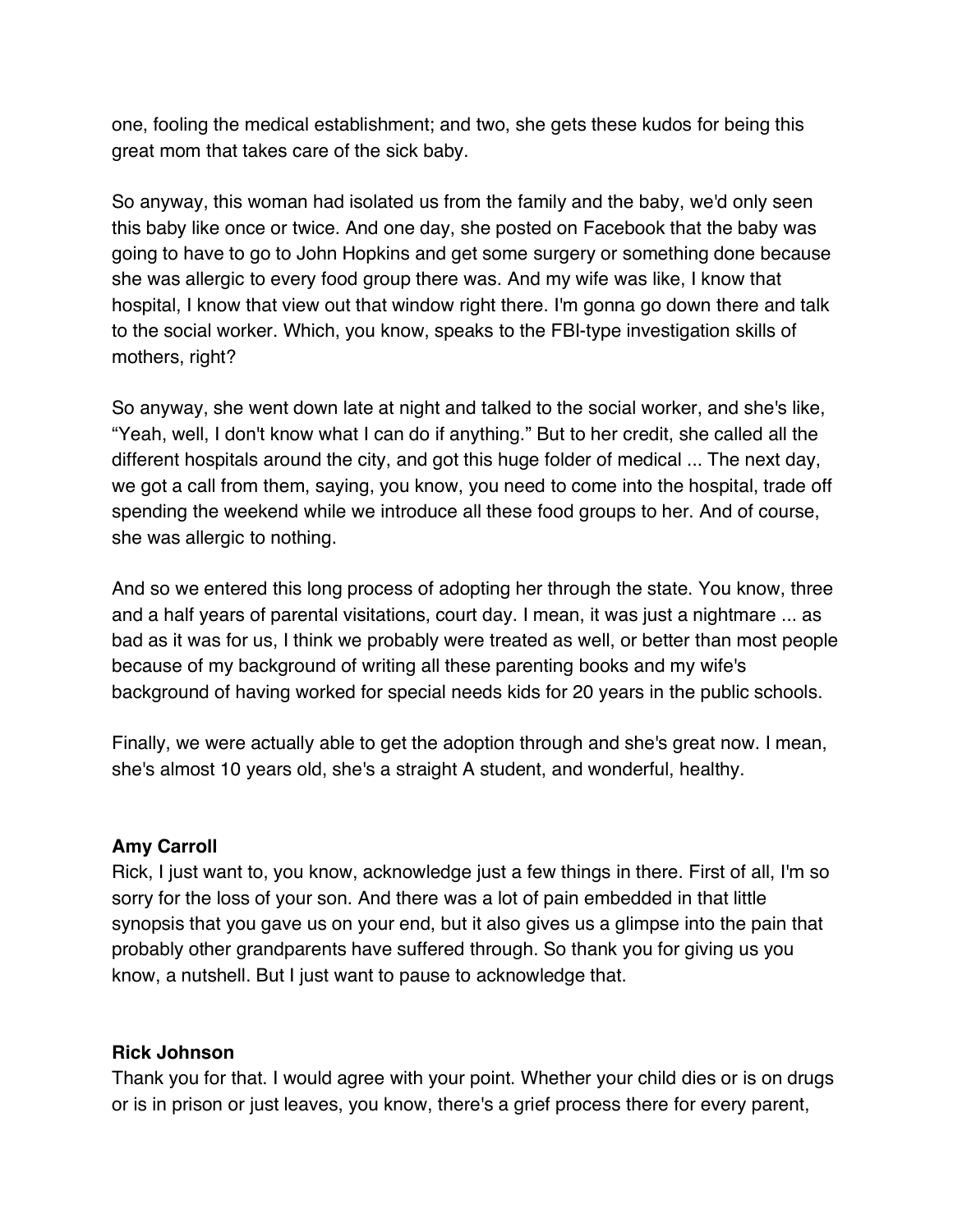grandparent — so I think you're right. I mean, I don't think your child has to die for you to be grieving. I think that's the process of probably all grandparents that have to raise their grandkids.

Cheri, I'm sorry to interrupt you.

#### **Cheri Gregory**

No, I was just, you know, just listening to you. I have this sense of cascading events. First of all, there's the loss of your son, which alone would have been enough to try to handle, then there's the mental illness and concern for your granddaughter, then there's the whole process of being able to be the ones who care for her. And I just haven't thought of this. And I'm guessing that quite a few of our listeners, if they're not involved with a family who's going through these multiple – I don't think it's a stretch to call them – traumas. You know, they're like, "Oh, how nice your grandchild has come to live with you. Isn't that every grandparents dream?"

#### **Rick Johnson**

Right, or "You're so great for doing this!" They have no clue.

### **Cheri Gregory**

So thank you for sharing all that can be a part of this. Because for those of us for whom this isn't our story, the awareness can be so important, that this isn't the storybook that it might look like on the outside, when the cute grandkids, all dressed up, are coming to church with grandma and grandpa.

### **Rick Johnson**

And I would say, you know, I mean, for me personally, losing my son, my only son, was – if I hadn't have had the responsibility of raising my granddaughter, I don't think I would have lived through it. So you know, you can look at it as a horrible thing or you can look at it as a blessing. And she's truly been a blessing in our lives. Some challenges we'll talk about. Yeah, she's a blessing. There's no question about it.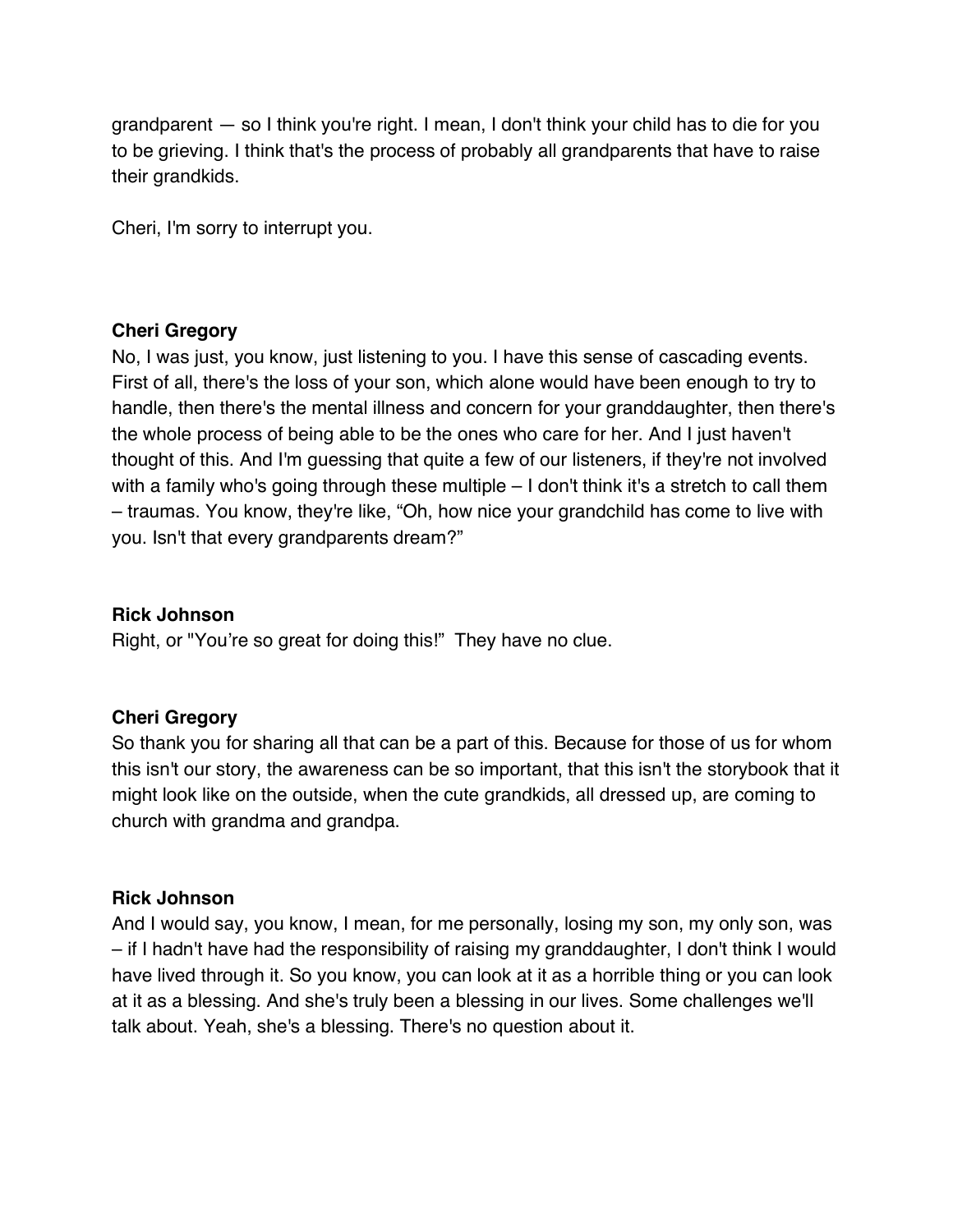## **Cheri Gregory**

Yeah, well, you know, like so many things in life, it's not all one or the other. It's complicated. You know, Amy and I are constantly making fun of memes on social media that take very complicated things and oversimplify them, we're like, "No, our lives have not been like that."

So let's talk about grand families. That's a term that's new to me. So help us understand, what is a grand family? And why is this topic important for us today?

### **Rick Johnson**

Sure. Well, as I understand it, grandfamilies are grandparents raising their grandchildren. I think it possibly could include three generations of families living together like a child, a single parent, and a grandparent. So yeah, I think that's what the establishment or the state calls families that have a grandparent raising their child.

# **Amy Carroll**

There are lots of different circumstances and you pointed to some in your story, but what are some of the other circumstances that lead to grandparents taking care of their grandchildren? And I guess, combined with that is what are the most common reasons parents are unable to take care of their children?

### **Rick Johnson**

Well, the phenomenon, I guess, of this huge growth of grandparents raising grandchildren, I think primarily is broken down into what they call the four Ds, which are divorce, desertion, drugs and death. And I'm pretty sure drugs are probably the highest of that list. But you know, I mean, drug addictions, especially opioids, abuse or neglect, higher rates of divorce, mental illness, economic fast factors, physical health, military service, death, incarceration, teen and adult wedlock pregnancy. And I think sometimes just plain selfishness are some of the reasons why adults are leaving their parenting to their parents to raise their children.

### **Cheri Gregory**

So as I'm listening to you, you know, this, this podcast used to be very much for those of us who are recovering from perfectionism and people-pleasing. And so many of our listeners, like Amy and I grew up with an ideal in our mind, and no matter how hard I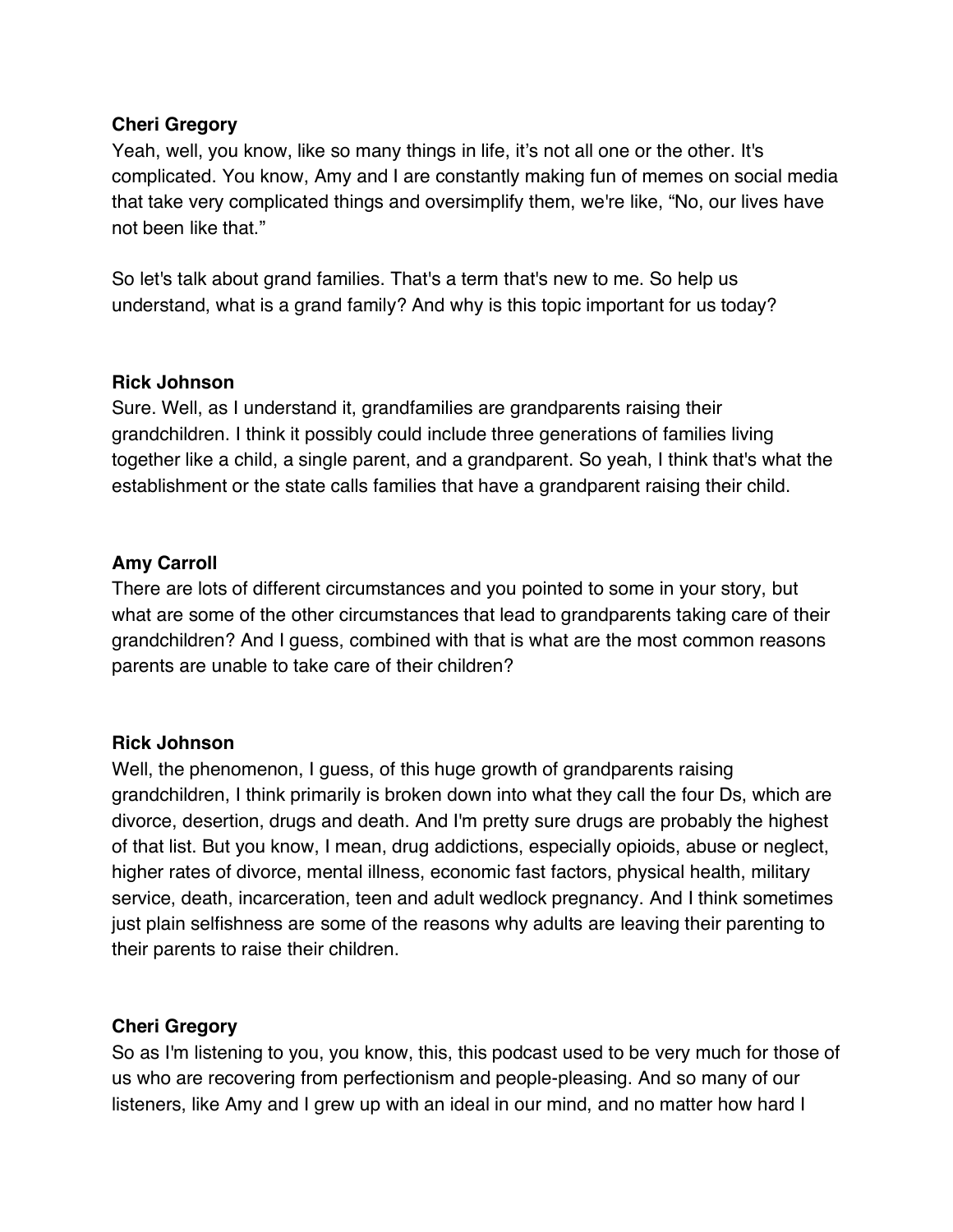tried to shake it – and you know, the last few years have even brought this out in me – my ideal that I grew up with was boy meets girl, in a Christian college, they get married, they move away from both sets of family, at least far enough away that there won't be a lot of meddling or too much attachment. And they start their own family and they are independent.

And then they see each other on holidays, and they send photos, and they all live happily ever after. And I'll have to admit, in my mind, anything that's deviated from that – so even like during the pandemic, having our adult children come back and live at home with us, like, it was the right thing. It was the best thing for everybody involved, especially from an economic standpoint, but I fought it in my heart, like this is not the way things are supposed to be.

So you know, these circumstances that you just described, many of them are non-ideal. And so I'm just curious, I mean, does that play a part in it? Is there any embarrassment or shame or shunning or keeping quiet about the circumstances? I don't – I mean, for you personally, but also for those that you've worked with, I'm just curious what your experience is.

### **Rick Johnson**

Well, first of all, let me just say, off the cuff, that, you know, this ideal image that you and I probably have, and especially, it's perfect, perfectionism that – I don't know about you, but I come from a very abusive background. So I had this, you know, perfectionism that I had to achieve. That's probably the minority of the way the rest of the world is right now, I would say.

Having said that, you know, one of the challenges, I think, for me and for many, many grandparents that are raising their children, is the fact that we literally lost almost all of our friends. When our son passed away. Very few stuck around. Whether they were uncomfortable, whether they didn't know what to say, whatever it was, even my peers in ministry abandoned me. I mean, it's literally how I felt.

And in fact, I felt like God abandoned me as well. I had 20 years of ministry, I always had a very close relationship with God. I could feel Him, the Holy Spirit speaking to me. And through this whole grieving process, God was silent. Or at least, I couldn't hear Him. So you know, I think to some degree, whatever the factors are, like you described, or whatever, grandparents do get shunned. You know, part of the problem is friends. We have people that we meet, but they have little kids, and they're young, they don't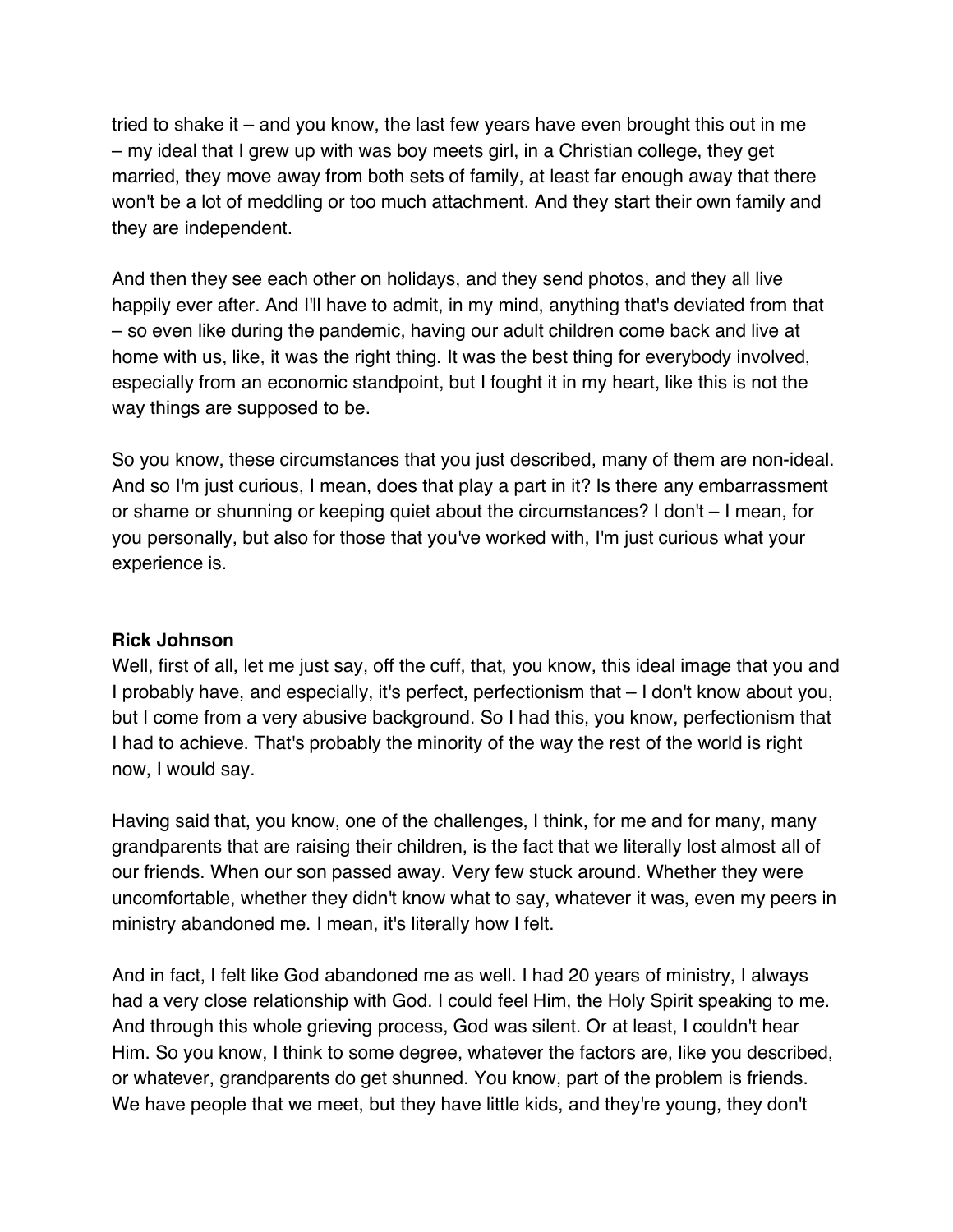want to hang out with old people, people our age don't want to be with somebody who's saddled with a child, because we can't go travel around the country like we had planned to do in our golden years. That, I think, is probably something that most grandparents struggle with, along with a plethora of other things.

## **Cheri Gregory**

Sure, sure. So in addition to everything else we've been discussing, there's an isolation at a time when most people would assume, like you said, you're kind of enjoying the fruits of your of your golden years.

**Rick Johnson** Exactly.

#### **Cheri Gregory** Wow.

### **Rick Johnson**

So interestingly, statistically, when a child dies, about 85% of marriages break up. And so we've been lucky that we survived, you know, our marriage through this whole – then you add the stress of raising a child, all the other stresses. So yeah, it's been an interesting process.

### **Cheri Gregory**

So let's talk a little bit about how we value raising kids as a whole in our society. I mean, what you've had the perspective of raising your own child, and now raising your grandchild with all of these other dynamics, talk to us about how we value raising kids?

### **Rick Johnson**

Well, the question is do we value raising kids? Almost all grandparents or raising parents get no support from the state. None whatsoever. And then you have maybe grandparents who are undocumented, that are raising grandkids, they can't go to the state and ask for help, you know, hopefully, they have an extended family that can come alongside them, and help them out financially.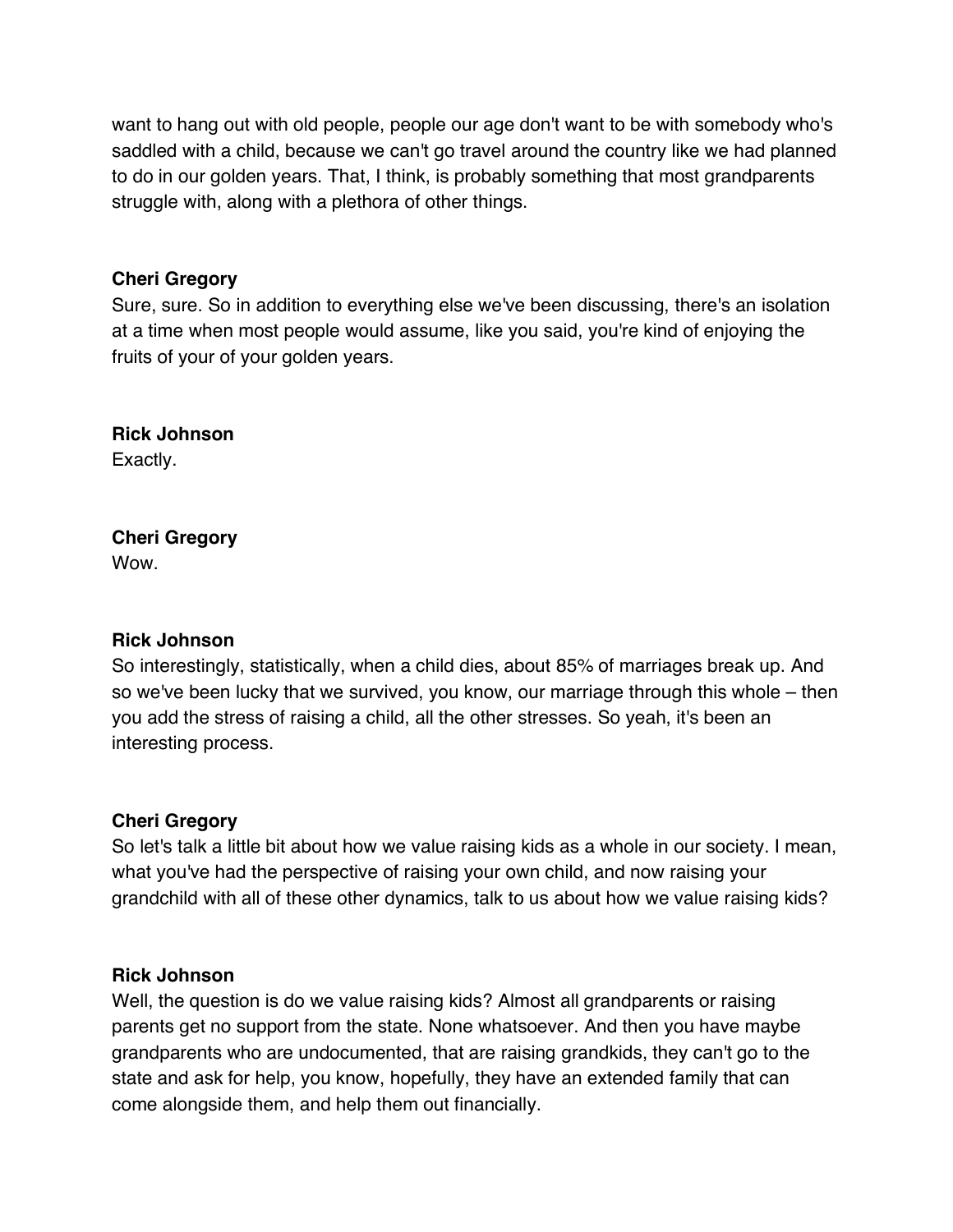And of course, the biggest thing, from my perspective is childcare so you get a break every now and then. I mean, you know, I'm not 40 years old anymore. So, this 24/7 of having a child constantly, you know, jumping on my back and yelling in my ears like, uh.

I went down a rabbit trail and don't remember what your question was.

# **Cheri Gregory**

We're talking in general here about how we value raising kids. It seems very compartmentalized. Keep going.

# **Rick Johnson**

Yeah, the state doesn't do anything. I think it's a numbers game to them. They process, they warehouse these foster kids and, you know, like I wrote in my book, grandparents raising grandchildren is the fastest growing type of family unit in the U.S. About 13 million kids are being raised in a home of the grandparent by 2.7 million grandparents, so each grandparents raising multiple grandchildren – which, boy, that would be tough – I think that's doubled in the past 40 years. And that was according to the 2010 census, I don't think we did a 2020 census, but if we had, I'm sure those numbers would be a lot higher now than they were in 2010.

So, you know, for every kid in foster care, about 25 are being raised, others are being raised by their grandparents. So, you know, we need a champion to be able to access services. And we've moved to Texas, and we love living in Texas, but literally no health care providers here take state insurance, you know, so we're trying to find counseling services, we're trying to find medical, dental. And we live way out in the country. So you know, it's not like there's a lot of services to begin with. But even when you get down around Fort Worth, there doesn't seem to be a lot of providers that accept that kind of insurance. So that's a good challenge.

# **Cheri Gregory**

Again, my stereotype is, by the time somebody is a grandparent, they know everything, they have all the resources, their life is all lined up. And what you're making me realize is that the finances may well be diverted to, you know, to the needs of the child and the resources and the services may or may not be available.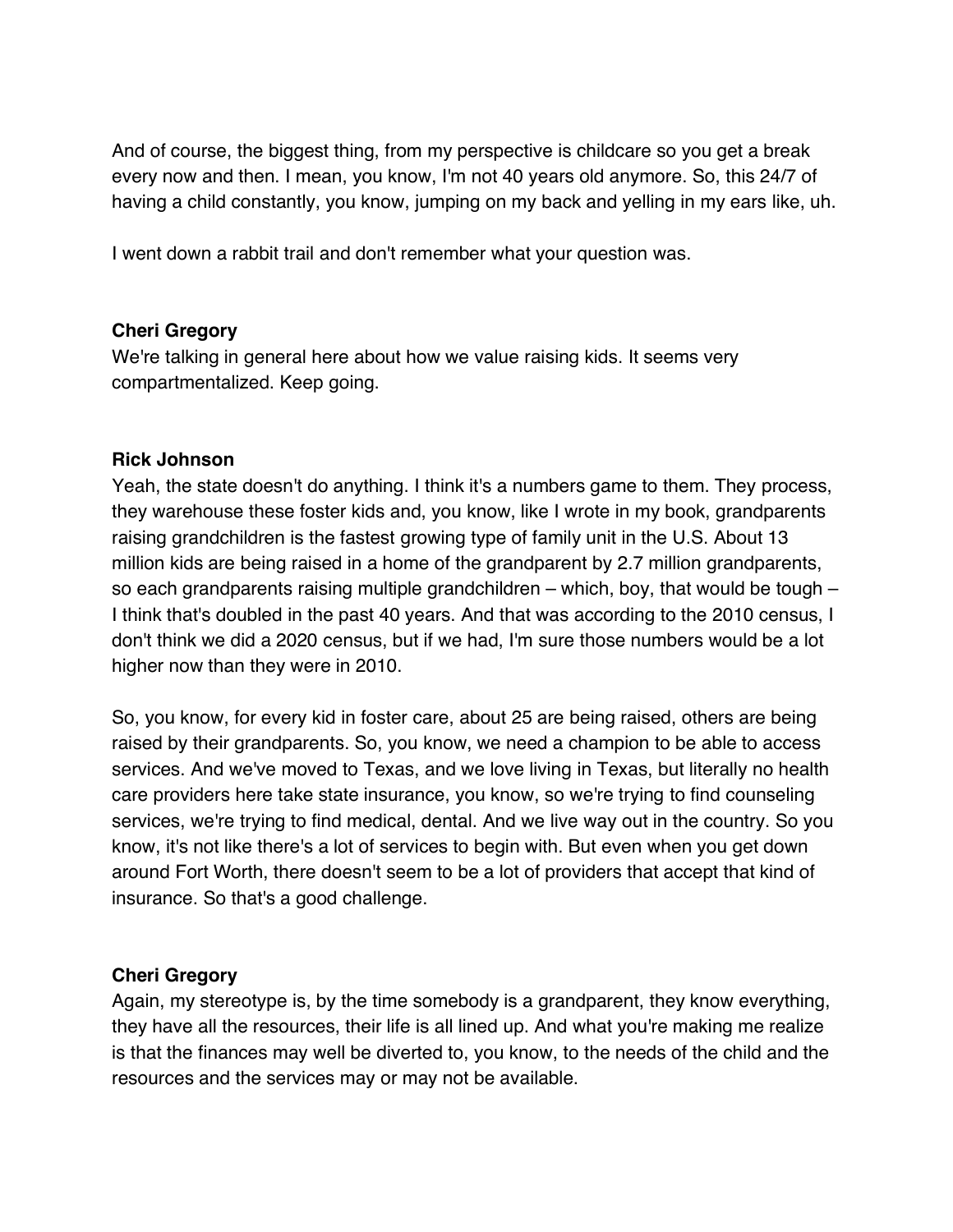### **Rick Johnson**

Yeah, you think we'd have our act together by now, wouldn't you?

# **Cheri Gregory**

Well, I didn't mean it as a slam! It's the sense of-

# **Amy Carroll**

You've gotten a curveball.

### **Cheri Gregory**

Yeah, you know, you should have arrived at this stage and be able to relax a little. And like Amy said, it's a curveball. Go ahead, Amy.

#### **Amy Carroll**

Yeah, no, well, because I'm listening, and I'm thinking about what God is doing in my life right now, which is to build empathy for people. But part of being empathetic, should not just be like, saying, "Oh, I feel you, I feel that painful story you just told," but part of being empathetic is to leap into action to do something to help.

So Rick, help us to know how, if we have grandparents that are raising grandchildren, in our church and our neighborhood, what are some things that we can do that would be truly helpful?

#### **Rick Johnson**

Well, and you know, I think on many social issues, the church could be a huge factor in being able to help. I mean, you know, we've known other grandparents that were raising grandchildren, that we've connected with churches that were doing food banks and stuff like that, that's a huge help. I mean, it really is.

### **Amy Carroll**

Okay, so that's a great practical to advocate for in your church.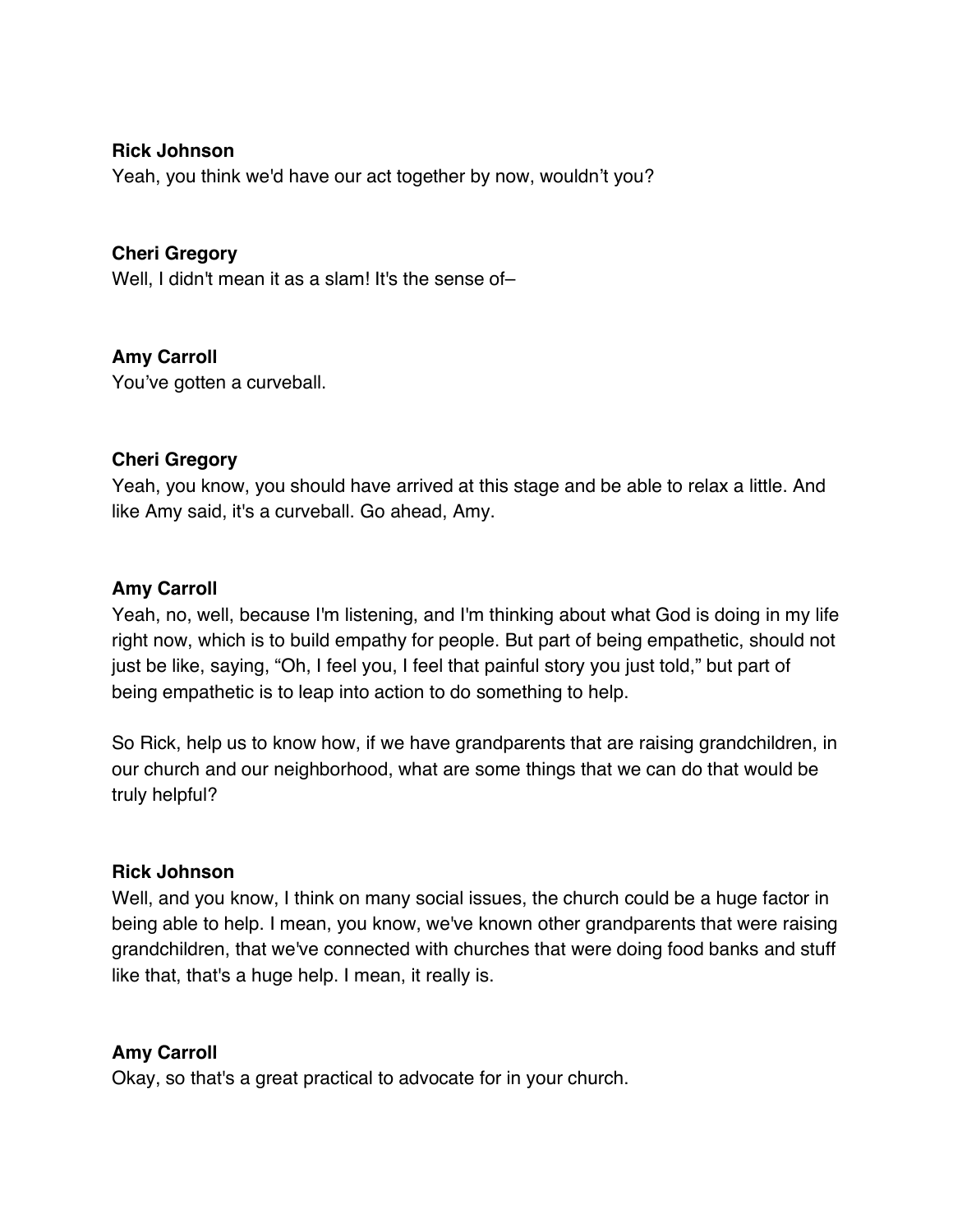# **Rick Johnson**

And not only that, but to get that word out. I think grandparents that are raising grandchildren tend to be a bit isolated, might not go to church. For instance, we knew our neighbor — she was a great grandmother raising a five-year-old and a seven-yearold. And she's just got a pension from nursing her whole life. It's not that much. And the kids got a little bit of death benefits from Social Security. But, you know, she was basically in poverty. And so we connected her with several food banks, got her hooked up with the church that she started going to. And I think it helped her life.

But to churches – again, the biggest thing, I think, is having a break. I mean, even if me and my wife want to go out to dinner right now, because we don't have extended family, it's minimum \$10 an hour for a babysitter. So if we go out for four hours, that's 40 bucks there plus dinner, plus whatever it is we want to do, and then we have to rush back home and hope they didn't burn the kitchen down. So, you know, we can't afford that. I mean, we're on a budget, you know, it's not like we have a ton of money. We're much luckier than most people and that we're financially solvent, but we don't have a lot of money.

So financially – getting a break, is a big one; financially is a huge one. I think – I don't remember this statistic I quoted in my book, but a huge percentage of grandparents raising grandchildren are below the poverty level. Most of them are living on Social Security, which is nothing, hardly.

So those are huge things. Friends, again, are another, just somebody to come alongside you, they don't even have to do – I mean, the best thing a friend ever did for me, one of the friends that stayed friends with me after my son had passed away, was the guy that just came over, never said anything, took me to gun shows to muscle car shows, you know, saw guy movies, I mean, you know, just stuff hanging out to take my mind off and stuff. And sometimes it's as simple as that. It's just being there. It's not having any great wise advice or anything like that.

# **Amy Carroll**

That's fantastic. And I'm just thinking too, and I mean, in addition to the things that you've listed, respite care, gift cards is something easy to grocery stores, or now to gas stations for heaven's sakes, you know, and so we could do those kinds of things. But I'm thinking somebody who's listening, maybe a lawyer, or someone involved in state government, or someone who knows someone who is involved in state government that can speak it sounds like really, our policy has to change to support grandparents who are parenting.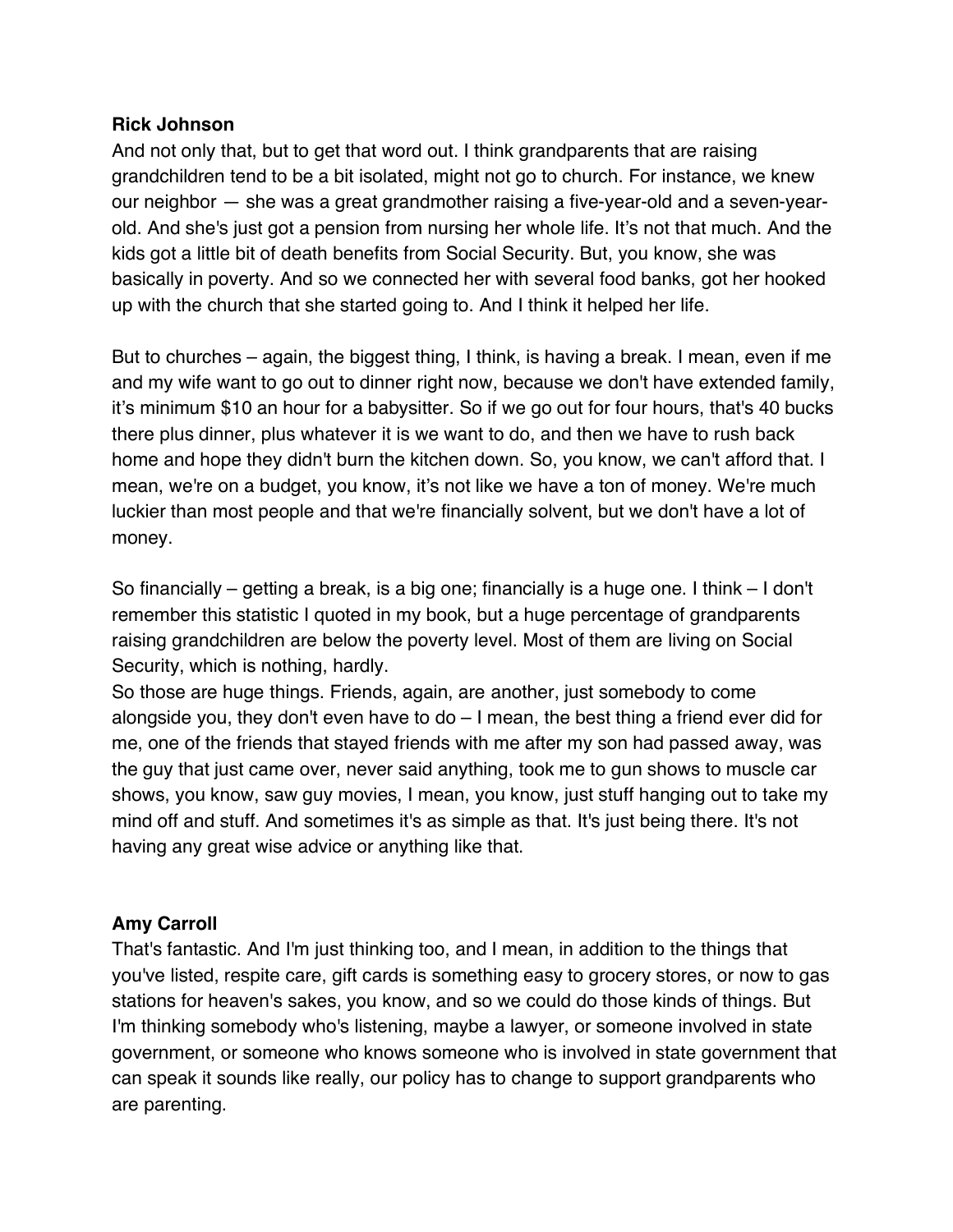# **Cheri Gregory**

So Rick, how do children respond to being raised by grandparents? I've been sitting here thinking about the generation gap, like, I was 23 when I had my daughter, and that generation gap feels like the Grand Canyon. And so I'm just even trying to imagine what it's like ... How do kids respond, and what kind of psychological impact does grand families have on the children involved?

### **Rick Johnson**

That's a great question. There is a generation gap a lot of times. I think the biggest challenge is that a lot of kids, grandchildren, that come into these situations have already – are coming in with baggage. Whether it's, you know, ADHD, whether it's attachment disorder, whether having been a drug, or alcohol, fetal syndrome baby or whatever it may be, a lot of them have issues.

That being said, statistically, kids being raised by grandparents do pretty much just about as well as kids being raised by their biological parents. On the whole I think grandkids being raised by grandparents do very well. It's skewed a bit by older kids that come in with issues probably. But nevertheless, I think, pretty good.

### **Amy Carroll**

Rick, what closing words do you have for our friends who are listening and maybe parenting a grandchild or wanting to support someone who is?

### **Rick Johnson**

Well, I would just tell anybody, you know, I wrote in my book that grandparents who are raising grandchildren are virtually heroes, I think. And I certainly don't think of myself as a hero. But the truth of the fact is that your grandchildren might be in very dire circumstances, abused or even dead, if you hadn't intervened and given up virtually everything to raise them and make sure that they were safe.

So I would just tell them to kind of hold on to that. I talk about being a kinsman redeemer in my book. And I think that's what grandparents really are. They're ones that have taken somebody who had nothing and taking care of them so and virtually saving their lives, or you gave them their lives.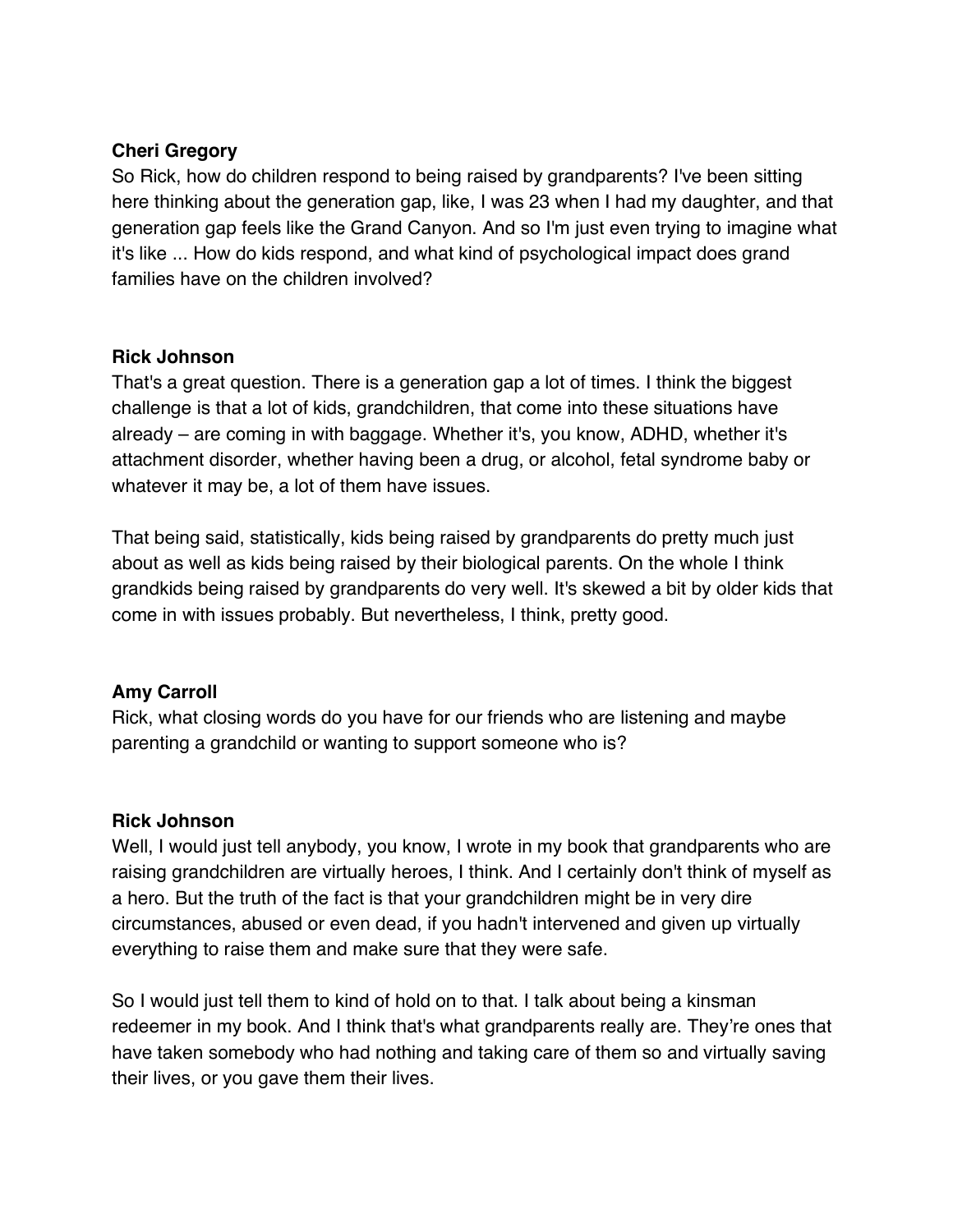So, you know, it's kind of trite to say, "Hang in there, you're doing great." But I think I think that's really, you know, the issue. And people that want to help again, gosh, you know, offer to babysit, give them some time, what my wife would do – what my wife and I would do for a weekend away, much less a week in the Bahamas or something, you know. So you know, just come alongside people I think is really what we need, we need human contact.

# **Cheri Gregory**

Sounds good. And it also sounds like that dog wants to be reconnected with you.

# **Rick Johnson**

Here's a perfect example of no good deed goes unpunished. My wife – In Texas, people abandon dogs all the time, right? So I don't know where you guys are from. But, she's driving along and she sees this dachshund over by the dumpster on the road, and she pulls over and she goes, "Well, whose puppy are you?" And the dog just darted straight into her arms, right? She's like, "Okay, I guess you're my puppy. My dog, right?" So of course, she drags another dog home. I'm like, we got enough dogs already. You know, she's off lead and everywhere. We had to take care of her, get her all fixed up, etc. So pretty soon she's getting pretty fat, and we're thinking well, are we feeding her too much or what?

# **Amy Carroll**

Oh, no.

# **Rick Johnson**

She's pregnant. Oh, well, now we know why they abandoned her. So we have two three day old puppies. They're in here. They wanted their mommy. That's pretty much all they do.

# **Cheri Gregory**

There's something so poetic that you're actually – not only are you grandparenting your granddaughter but you are now a grandparent to puppies.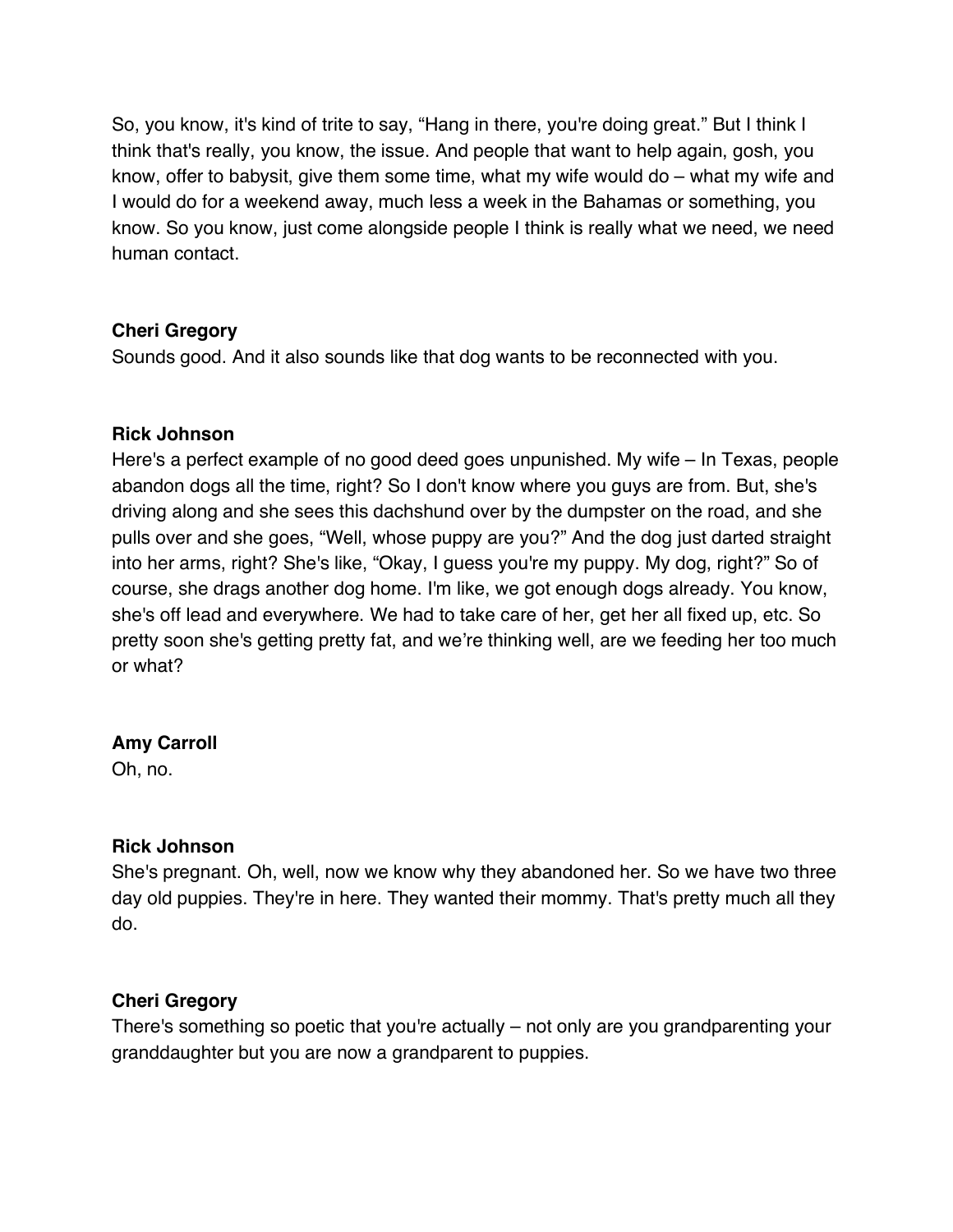**Rick Johnson**

Right? I put a mandate down. We're not keeping these puppies.

**Amy Carroll** Good luck with that, Rick!

# **Cheri Gregory**

You have to know, Amy is a huge dachshund fan. Her face lit up.

# **Amy Carroll**

I wish I lived closer. I'd give you a week in the Bahamas and take your dachshund.

### **Cheri Gregory**

Well, Rick, thank you so much. This has been such a great combination of you know, hearing your heart and your own personal experience and some really practical information and we've not shared anything like this at all in seven years of our podcast, so this is – I know it's not new information for you and others like you. but it is definitely new for a lot of our listeners. So thank you so much for for ministering to us and our listeners but also in informing us and educating us.

### **Rick Johnson**

I appreciate the opportunity. I'm hoping that this book allows me to go out and kind of spread the word a little bit about some of the things that people might not be aware of. That would be willing to help, you know, but just don't know what to do.

#### **Cheri**

Friends, we so appreciate you tuning in each and every week.

### **Amy**

And we're especially grateful to **Rick Johnson** and his publisher **Salem Books** for making this week's episode of Grit 'n' Grace possible!